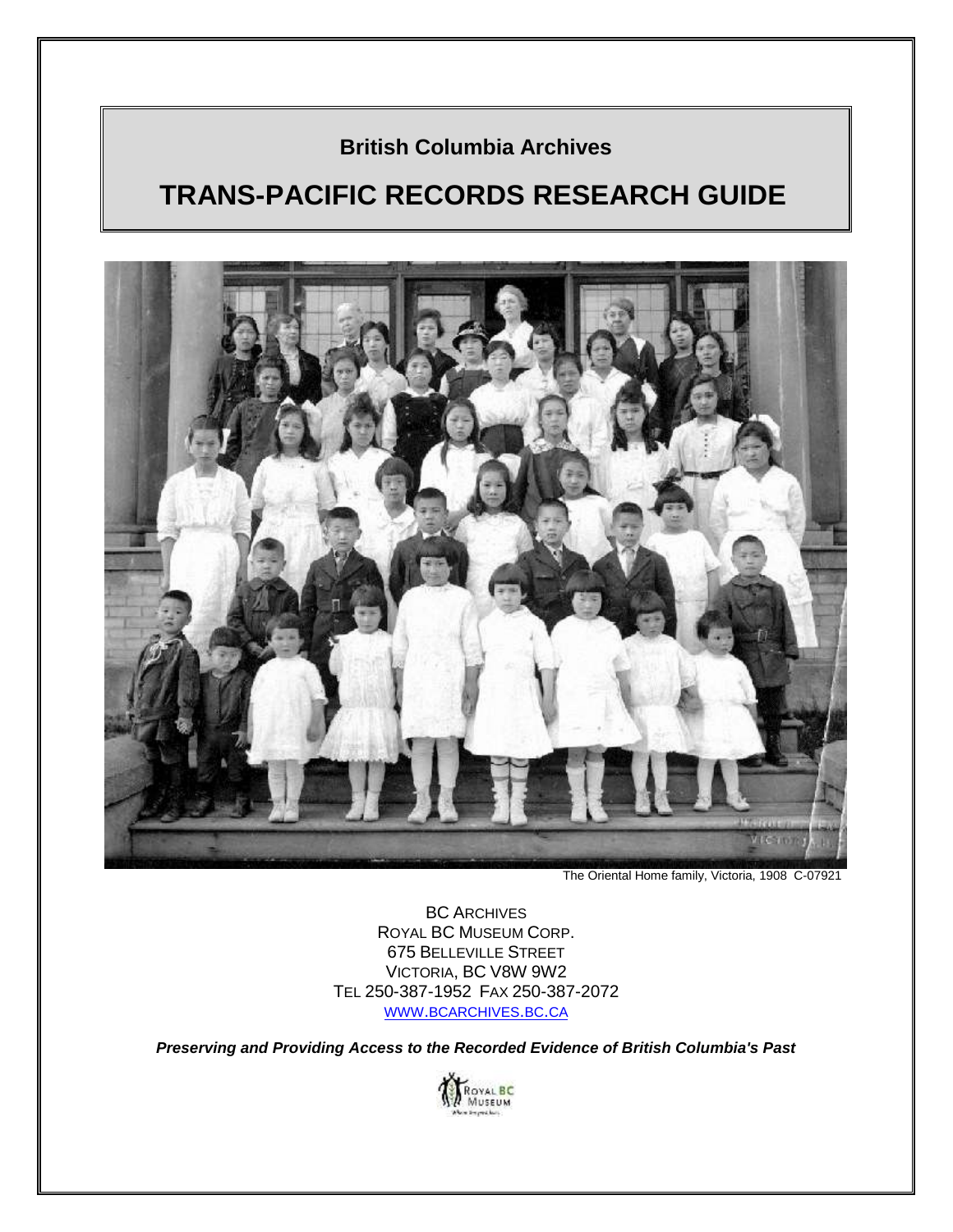#### **INTRODUCTION**

British Columbia has been the gateway to the Pacific for hundreds of years. Records of trans-Pacific crossings date back to the 1700s. Indigenous or mixed-race inhabitants from the Pacific Northwest<sup>1</sup> traveled to Asia in the 1840s, and sailors from China and Japan landed in the Pacific Northwest from earliest times. Chinese settlers arrived in the 1850s and were among the original settlers in the unceded territories of the Coast Salish peoples. This research guide provides a brief overview of some of the trans-Pacific holdings of the BC Archives: holdings related to Asia- Pacific Coast relations including migration, immigration and settlement, travel records, transportation, trade and diplomacy. This guide contains five main sections: Published Material, Government Textual Records, Non-Government Textual Records, Other Media, and Newspaper and Clippings Files. For a general orientation on how to use the Archives please see the *[Research Orientation Guide](http://www.bcarchives.bc.ca/BC_Research_Guide/BC_On_Site.aspx)*.

This guide was produced with the assistance of TransPacific History students from the University of Victoria, and their instructor John Price.

#### **PUBLISHED SOURCES**

The BC Archives has a significant collection of published material related to TransPacific history. It consists of books, pamphlets, journal articles and sometimes theses (which may also be treated as manuscripts – see note under Primary Sources below). These sources are useful in gaining an understanding of historical developments and overall context, as well as in providing leads to further material.

Search the library catalogue using keywords, subjects, names, authors or titles that you have identified as being of interest to your research. Note that too broad or general a word (e.g. *pacific*) can yield a large number of references, many of which will not be relevant for your purposes. It is a good idea to start with the most specific terms and broaden your search if necessary.

When looking for information about a particular cultural group, check under the name, e.g. Sikh (or East Indians), as well as any geographic locations particularly associated with the community. If you have found relevant citations, look at the subject headings for those references. They may be useful in looking for further material.

*Doing a paper for school and have limited time? Look for a book, scholarly article or thesis on your topic and check the bibliography, especially for journal articles and unpublished material.*

The following selected titles are available at the BC Archives, but will also be available through most public and university libraries.

- Adachi, Ken. *The enemy that never was: a history of the Japanese Canadians*. 1976. **NW 325.71 A191**
- Anderson, Kay. *Vancouver's Chinatown: racial discourse in Canada, 1875-1980.* 1991. **NW 305.8951**

 $\overline{a}$ 

 $1$  The "Pacific Northwest" is loosely defined as that area of North America bounded by the Pacific Ocean on the west and the Rocky Mountains on the east. The northern boundary may or may not include the Yukon and southeast Alaska and the southern boundary northern California. The term is now commonly used to refer to British Columbia, Washington State and Oregon.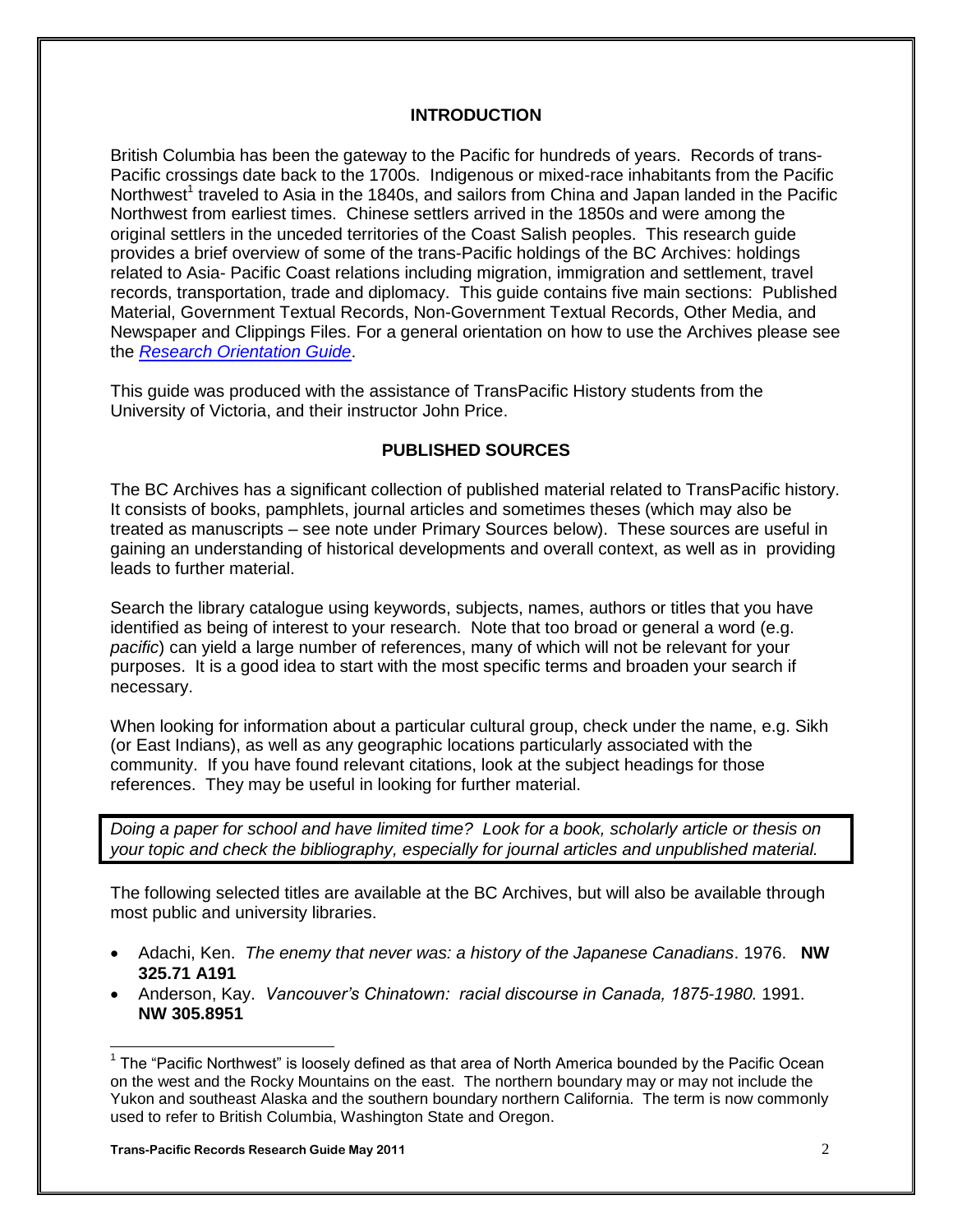- Jagpal, Sarjeet Singh. *Becoming Canadians: pioneer Sikhs in their own words*. 1994. **NW 971.1008 J24**
- Roy, Patricia*. The Oriental question: consolidating a white man's province, 1914-41.* 2003. **NW 971.1 R687 2003**
- Roy, Patricia*. The triumph of citizenship: the Japanese and Chinese in Canada, 1941-67.*  2007. **NW 971.1004 R688 2007**
- Roy, Patricia. *A white man's province: British Columbia politicians and Chinese and Japanese immigrants, 1858-1914*. 1989. **NW 305.895 R888**
- Ward, Peter W. *White Canada forever*: *popular attitudes and public policy toward Orientals in British Columbia*, **NW 301.4519 W264 1990**
- Wickberg, Edgar, ed. *From China to Canada: a history of the Chinese community in Canada.* 1982. **NW 325.71 F931**

#### **PRIMARY SOURCES**

The majority of the holdings at the Archives are unpublished, textual records. They can be government or non-government (sometimes referred to as "private") records and can be typed as well as handwritten. They are primary sources which you will need to analyse and interpret in order to make them useful to your research.

There is both a card and and an online index to records. The pre-1974 card index (Government Records and Historical Manuscripts Catalogue – Old System) uses the old cataloguing classification (e.g. E/D/L58) and can be searched by subject, title and creator of the record. Some of these records have been described as *fonds* and can be searched online using the [Fonds Descriptions](http://www.bcarchives.bc.ca/BC_Our_Collections/fonds.aspx) search option or on [Memory BC](http://memorybc.ca/) (formerly BCAUL).

Textual records indexed online are catalogued as either a government record accession (GR) or a non-government record accession (MS). Many have finding aids attached. Copies of finding aids are also located in the Reference Room. Finding aids can be box lists, file lists, volume lists, microfilm reel lists or indexes and should be consulted to help identify the items required. Newer record descriptions are organized by the creator or collector and are termed *fonds*. These are available online using the **Fonds Descriptions** search option or on **Memory BC**. Note that a fonds, e.g. Ministry of Attorney General fonds, usually comprises several records accessions. Check the black duotang binders in the Reference Room, using the AAAA number, to obtain a list of accession numbers. Both our online catalogue and Memory BC can be searched by keyword.

*Note: A number of theses have been catalogued as manuscripts, others as library material. Search both the library and textual record catalogues if you are looking for a particular thesis.*

#### **SEARCH TIPS FOR GOVERNMENT AND NON-GOVERNMENT TEXTUAL RECORDS**

When searching either the online or manual catalogues, use a variety of keywords. Some index terms used within the catalogues use older spellings or are words which are no longer in contemporary use. The catalogues and online descriptions and finding aids may also contain words which are not considered appropriate now, but which may be useful as search terms. For example, in addition to standard terms such as "Chinese", "Japanese", or "Sikh", you should also check for references such as "Japs", "Hindus", "Hindoos", "East Indians" or "Orientals".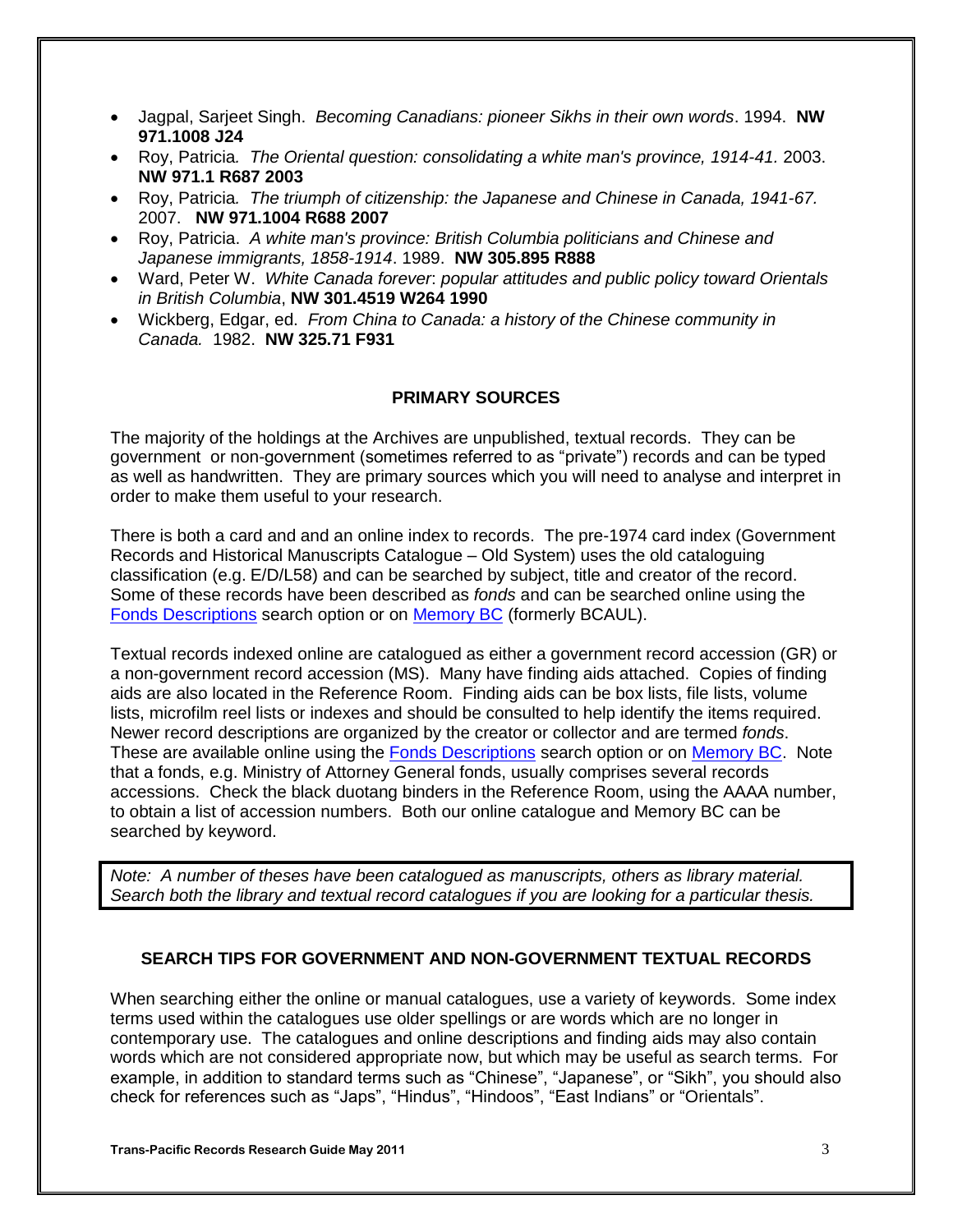Be aware that the online Search automatically treats multiple keywords as a phrase. Thus, if you wish to search for records relating to Chinese in Vancouver, use the word "and" between the search terms, i.e. "Chinese and Vancouver". This search will locate any catalogue entries or finding aids that contain both the terms "Chinese" and "Vancouver". The wild card symbol is ?, and it may be used effectively to search for both singular and plural terms. For example, using the keyword "Jap?" will locate catalogue and finding aid entries that include the words Jap, Japan, Japs, and Japanese.

When searching within the textual records catalogue, it can also be useful to use the name of the record creator as the search term. This applies whether the creator is an individual or an organization.

Search results will be presented as a list of accessions which have matches to the keywords. Some of the accessions have an attached finding aid, which will provide further information about the accession, and provide microfilm reel numbers, box numbers or a file or item list. Use the finding aid to determine the call number (GR/MS-xxxx) and the number of the box or microfilm reel you need. Generally, microfilm is self serve.

#### **ACCESS RESTRICTIONS**

A number of government records and some private records will be restricted. The access status for government records is **not** currently provided in any of the catalogues. Donor restrictions for private records are noted. In additions, many records are stored off-site and will not immediately be available. Please speak to staff, or call the Reference Desk at 250-387-1952 for information about the access status and location of records.

#### **GOVERNMENT RECORDS**

Government records provide a wealth of information on living conditions, demographics, state perceptions of transpacific peoples, and many other topics. The following list identifies some of the principal holdings, arranged by relevance to a topic area. It is not an exhaustive list and the finding aids for each accession will need to be consulted in order to locate specific box and file numbers. Please note that any government records 100 years old or less are subject to the *Freedom of Information and Protection of Privacy Act* (BC).

#### CHINATOWN (VICTORIA)

- **GR-0429** Attorney General correspondence 1872-1937, 1950
- **GR-0441** Premier's Records, 1883-1933
- **GR-0784** Commission On Victoria Police Commissioners, 1910
- **GR-1548** Heritage Conservation Branch restoration project files 1977 1982
- **GR-2940** Heritage Conservation Branch records 1960 1983

#### CRIME, DRUGS, PROSTITUTION AND ALCOHOL

The principal source of information about these topics will be court records, and records created by the Attorney General's office. Court records include civil and criminal case files, and orders and judgements. The records are arranged by registry (i.e. court district) and court level (i.e. Supreme or County) and some have nominal indexes. For an example, look at: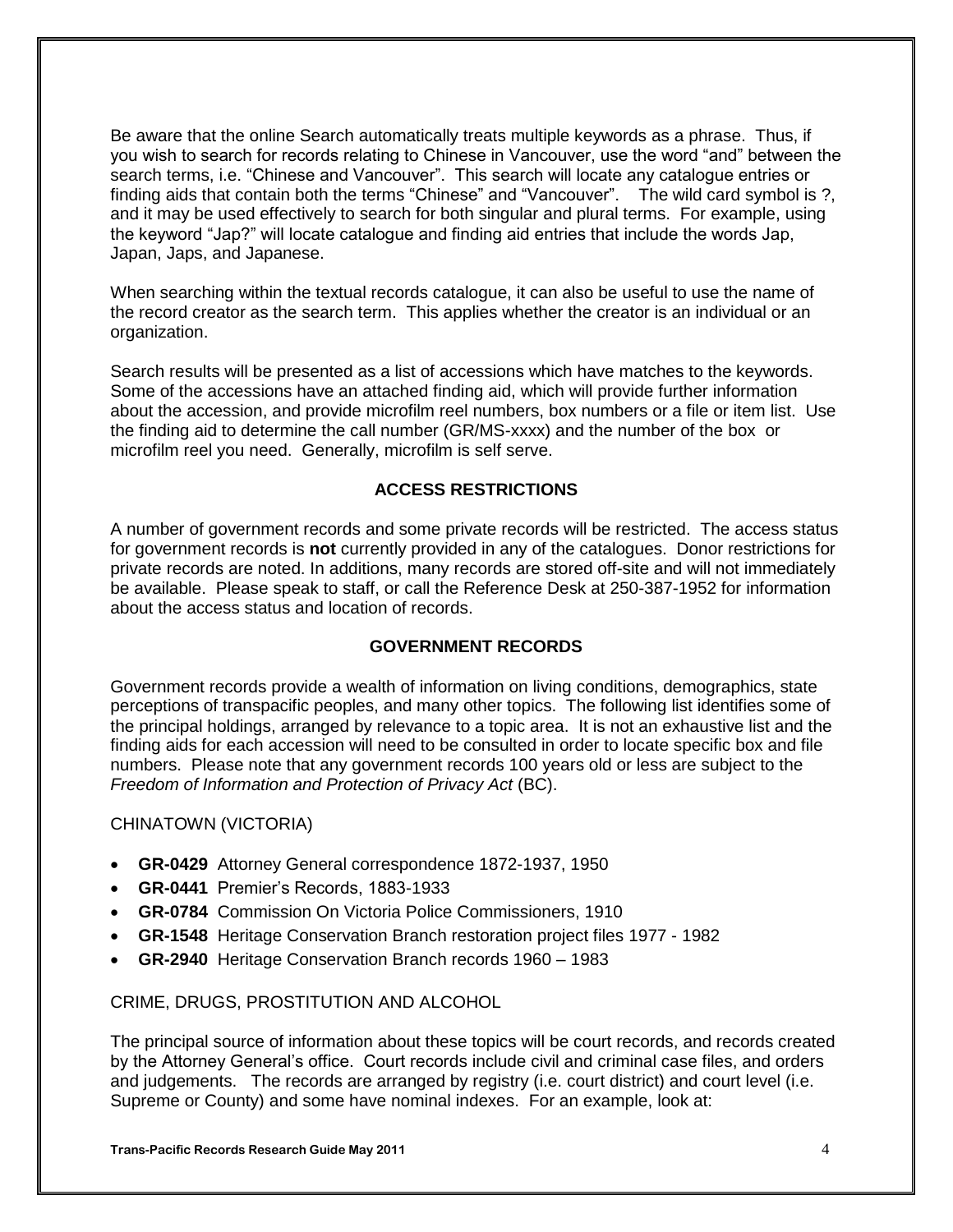- **GR-1949** Cumberland County Court civil case files 1897-1941
- **GR-1960** Ashcroft County Court criminal case files 1886-1942

Attorney General records will include preliminary hearings and correspondence about specific cases, the development of legislation, and policy decisions regarding law and order issues. Many of the records which are less than 100 years old will be restricted:

- **GR-0419** Attorney General document series (including preliminary hearings) 1857-1966
- **GR-0429** Attorney General correspondence 1872-1937, 1950
- **GR-0996** Attorney General correspondence inward 1883-1888
- **GR-1323** Attorney General correspondence 1902 1937
- **GR-1723** Attorney General correspondence 1938 1952
- **GR-1724** Attorney General correspondence 1952 1959
- **GR-1725** Attorney General correspondence, 1959 1965
- **GR-1726** Attorney General correspondence, 1959 1972

Other potentially relevant accessions include:

- **GR-0216** Cariboo government agency records 1860-1938
- **GR-0784** Commission On Victoria Police Commissioners, 1910
- **GR-1547** Central registry of the Immigration Branch 1873-1968
- **GR-1327** Inquisitions/inquests conducted by coroners 1872-1937

## HEALTH

- **GR-0129** Tuberculosis Control Division director's records 1940-1959
- **GR-0429** Attorney General correspondence 1872-1937, 1950

IMMIGRATION, (including EXCLUSION, HEAD TAX AND NATAL ACT)

- **GR-0429** Attorney General Correspondence 1872-1937
- **GR-0441** Premier's Records, 1883-1933
- **GR-1222** Premiers' papers 1917-1952
- **GR-1547** Central registry of the Immigration Branch (Canada) 1873-1968
- **GR-1655** Correspondence and reports from the Dept. of Provincial Secretary, 1887-1953
- **GR-1918** Immigration and Border Entry Lists 1908-1918.
- **GR-1970** Commission on Hindu Claims Following Refusal to Allow over 300 Hindus Aboard the S.S. Komagata Maru to Land at Vancouver, 1914

## JAPANESE INTERNMENT

- **GR-1222** Premiers' papers 1917-1952
- **GR-1219** High School Correspondence Branch, 1942-1951
- **GR-0470** Elementary Correspondence School records, 1919-1969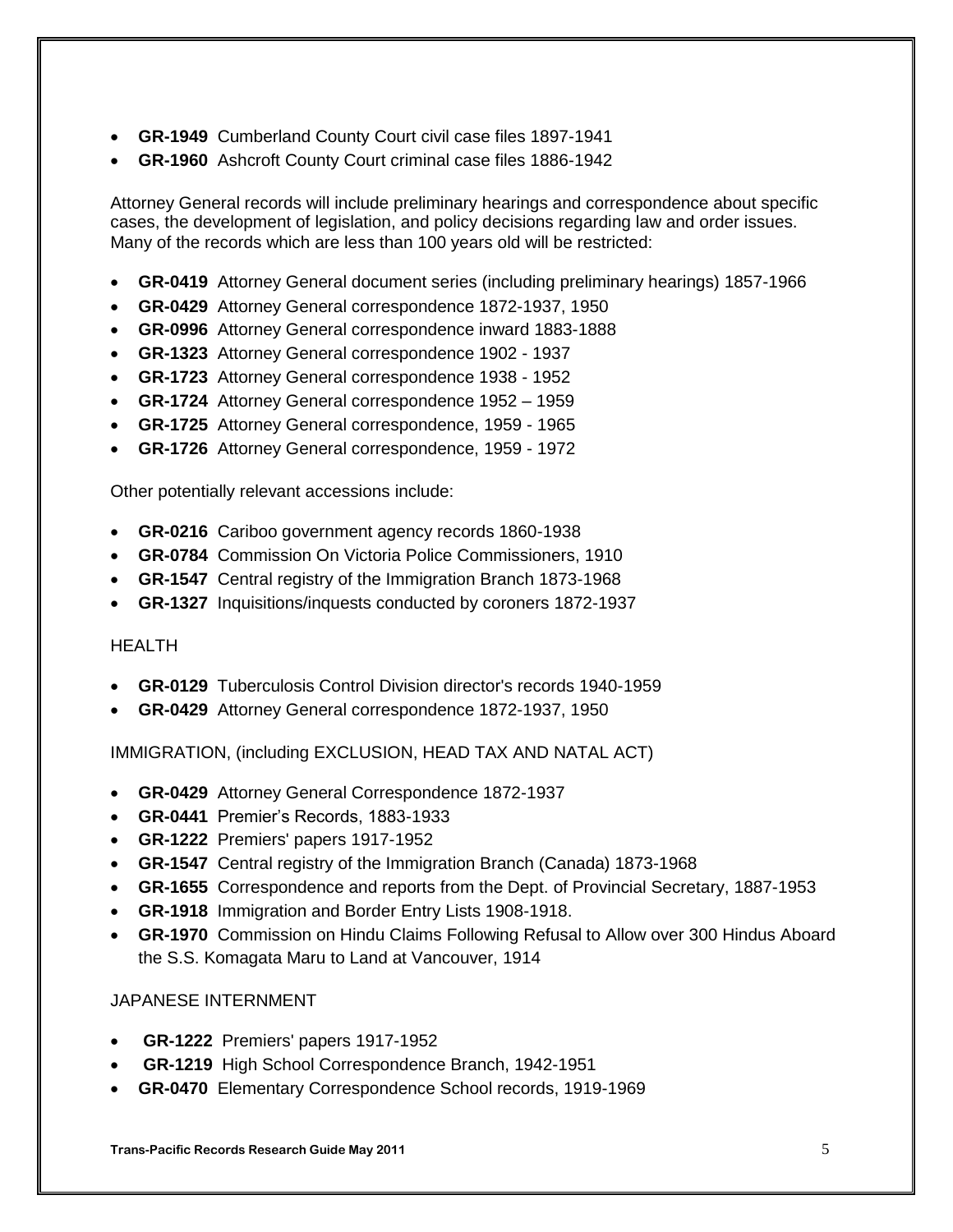## LABOUR, MINING AND INDUSTRY

- **GR-0166** Applications to the indigents fund 1939-1942
- **GR-0429** Attorney General Correspondence 1872-1937
- **GR-0441** Premier's Records, 1883-1933
- **GR-0431** Coroner's Inquiries/Inquests, 1865-1937
- **GR-0432** Registers and indexes to coroner's inquiries and inquests, 1874-1937

## POPULATION STATISTICS

See the federal censuses of 1881, 1891, 1901 and 1911 for British Columbia. The B.C. Archives has short guides for each. City directories may also be used to identify Chinese populations within communities.

## PROVINCIAL POLICY

These executive level records contain information about high-level policy decisions on a range of topics.

- **GR-0441** Premier's records 1883-1933
- **GR-1222** Premiers' papers 1917-1952
- **GR-0429** Attorney General correspondence 1872-1937, 1950
- **GR-0996** Attorney General correspondence inward 1883-1888
- **GR-1323** Attorney General correspondence 1902 1937
- **GR-1326** Register of letters inward to the Attorney General 1916 1937
- **GR-1723** Attorney General correspondence 1938 1952
- **GR-1724** Attorney General correspondence 1952 1959
- **GR-1725** Attorney General correspondence, 1959 1965
- **GR-1726** Attorney General correspondence, 1959 1972

RACE RIOTS, STRIKES AND CIVIL UNREST

- **GR-0441** Premier's Records, 1883-1933
- **GR-0518** Commission on Claims Arising out of Riots in 1913 and 1914 on Vancouver Island, 1916
- **GR-0996** Attorney General correspondence inward 1883-1888
- **GR-1695** Strikes and Lockout Files, 1907-1945

TRANSPACIFIC AID

 **GR-2040** Legislative Assembly committee transcripts 1977 – 1978 (Includes records of a "Special Committee on Medical Aid to Vietnam")

TRANSPACIFIC TRADE

- **GR-1028** Customs and Excise memoranda and circulars 1911 1949
- **GR-2957** Colony of British Columbia, Custom House returns, 1859 1869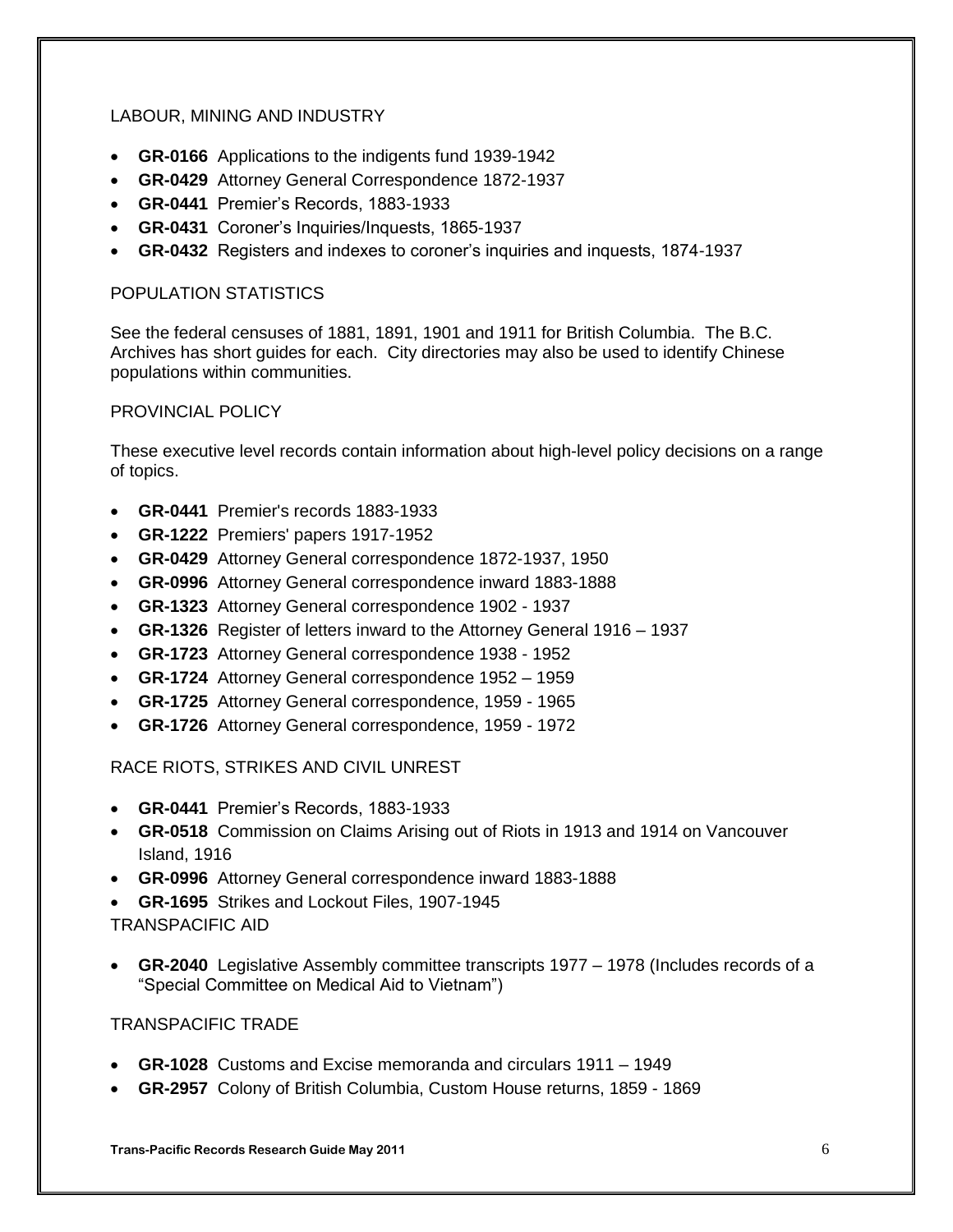## **NON-GOVERNMENT RECORDS**

Also referred to as "private" or "manuscript" records, these accessions were created by private individuals, organizations or companies. The following is a selection of some of the nongovernment accessions which might be used as primary sources for TransPacific research topics.

- **MS-0003** PATULLO, Thomas Dufferin Premier of British Columbia.
- Extensive collection of private and official correspondence, inward and outward, speeches, accounts, pamphlets, newspaper clippings, reports, memoranda and miscellaneous items. General Papers 1938-1941 section includes: Oriental Exclusion Franchise - correspondence, re: Japanese immigration, civil rights, service during war, involvement in British Columbia economy. Includes finding aid.
- **MS-0006** DICKIE, Francis Joseph, 1890-1976. Quadra Island; writer. Correspondence, manuscripts, accounts, photographs, newspaper clippings and has documents pertaining to Japanese in British Columbia. Includes finding aid.
- **MS-0007** ELLISON, Price, 1851-1932. Vernon; rancher, politician. Correspondence, accounts, agreements, and newspaper clippings with documents pertaining to 'Orientals' in British Columbia. Includes finding aid.
- **MS-0012** WILSON, Halford D., 1905- . Vancouver; insurance agent, alderman. Alderman Wilson's correspondence and papers pertaining to his anti-'Oriental' stand during the years 1938-1942. Includes finding aid.
- **MS-0023** JONES, James William, 1869-1954. Kelowna, Victoria; businessman, politician. Contains numerous documents pertaining to Japanese in B.C., trade relations between Japan and B.C., reports on 'Oriental' immigration and exclusion, among others. Includes finding aid.
- **MS-0084** IMAI, Mitsuo (Frank), 1904- . Scotch Creek. Japanese text of speech given by Mr. Imai at the dedication of Imai Park, Scotch Creek, 1974; also, typescript of English translation.
- **MS-0101** WING CHONG Co. Victoria, 1902-1906. Contains six business account books (in Chinese).
- **MS-0103** NG FAMILY. This is a collection pertaining to the history of the Ng family (20 volumes in Chinese).
- **MS-0256** SUTER, James K., 1823-1899. New Westminster; printer. Contains a journal of voyages of the Empress of Japan (Ship). Includes finding aid.
- **MS-0264** FINDLAY, DURHAM and BRODIE. Victoria; commission agents. Receipts and receipted bills, 1864-1866; landing warrants, 1867, 1871; customs documents, 1873, 1875; correspondence 1876-1886 (five letters); labour contract with Foung Oui, Hawaiian Islander.
- **MS-0415** STEPHENSON, Albert Thomas, 1883?-1968. New Westminster; Provincial Constable.

Tickets admitting Stephenson to the Provincial Gaol to witness the executions of Mawa Singh, January 11, 1915, Mario Montanari, January 15. 1915 and Ragmal, February 13,1915.

- **MS-0446** ROCKINGHAM, John M., 1911- . Soldier. "Recollections of Korea" (Typescript, 1975, 84 pages), by Major General John M. Rockingham, First Commander, 25 Canadian Infantry Brigade Group.
- **MS-0448** STAR SHIPYARD (MERCER'S) LIMITED, 1908-1970. New Westminster. General correspondence, construction, repair and refit files pertaining to fishing boats and includes documents pertaining to Japanese in B.C.

**Trans-Pacific Records Research Guide May 2011** 7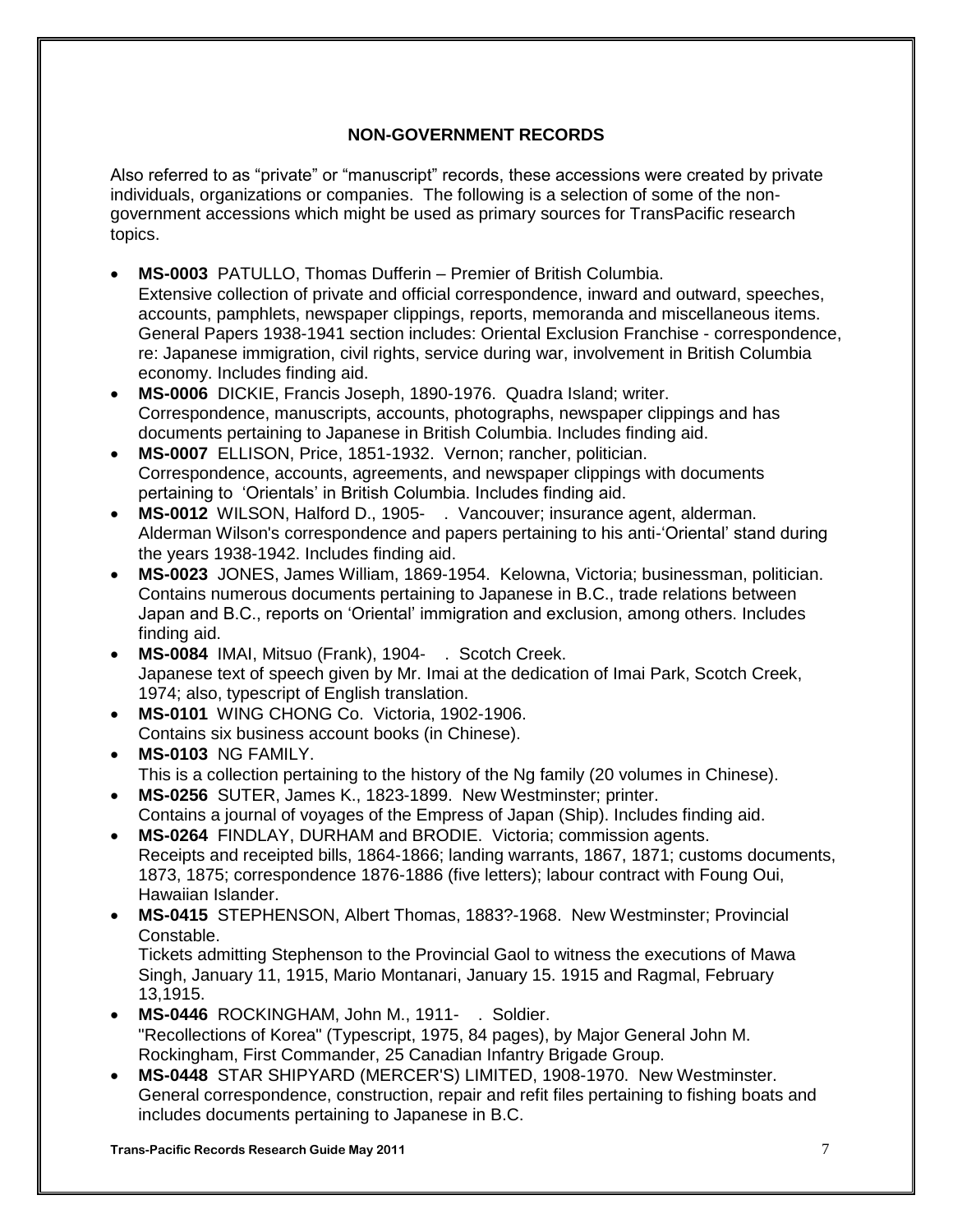- **MS-0455** MEARES, Cecil Henry, 1877-1937. Victoria; traveller, British military officer. This collection contains documents describing his experiences in China, Siberia, Antarctica and Japan.
- **MS-0537** YALE, James Murray, ca. 1798-1871. Fort Langley; HBC Chief trader. Photocopies, 1851-1858, 22 pages. Contains letters pertaining to the Hudson's bay Company in Hawaii.
- **MS-0596** DAVIS, William Heath, 1822-1909. San Francisco; businessman. Originals, 1845-1847, 5 items. Contains one receipted invoice, HBC, Honolulu (1847)
- **MS-0608** MACDONALD, Roderick Charles, 1885- . New Westminster; Reeve of Coquitlam; Minister of Mines and Municipal Affairs. Originals, 1911, 1933-1973. Speeches (1945-1950), clipping books (1941-1952), and other documents, some pertaining to Japanese in British Columbia. Includes finding aid.
- **MS-0646** LEE QUONG, fl. 1870-1890. Centreville; miner. Originals, 1879-1887, 5 pages referring to Chinese in British Columbia - Cassiar district Free Miners Certificates, one of which is made out in the name of "Dree Quong." Found in a ruin by B.C. Provincial Police, 1936.
- **MS-0649** YEP SING AND COMPANY, fl. 1890-1910. McDame; mining company. Originals, 1891-1908, 8 pages relating to Chinese in British Columbia - Cassiar district. Receipts for water rights and mining licenses. Found in ruin by British Columbia Provincial Police, 1936.
- **MS-0654** GOWANS, John, ca. 1870-1890. Drynoch; miner. Originals, 1879-1881, 3 pages. Letters from Alfred H. Cadoux and Catherine Lillico pertaining to Australians in B.C.
- **MS-0721** MACDONALD, Alastair Douglas, 1874-1948. Victoria; Major, Royal Artillery. Originals, 1897-1913, 36 pages. This collection includes a letter from the Maharajah of Cooch Behar, among other documents.
- **MS-0807** HARRIS, Joseph Colebrook, 1871-1951. New Denver; rancher. Personal correspondence; letters to editors; essays, articles and lectures; poems and songs, most of which reflect Harris' socialist viewpoint. Also contains documents pertaining to Japanese in British Columbia.
- **MS-0828** Records of Ebenezer Dorr's shipping business 1790 1819. This collection contains original documents regarding the maritime fur trade business between Boston, the west coast of North America, and China.
- **MS-1027** LIM, Li Bang, 1880-1974. Victoria; businessman. Letter from Dr. Sun Yat-sen regarding fund-raising for Nationalist China, written in Chinese.
- **MS-1039** MacKENZIE, John Peter. Military engineer. Original, 1946, 1 page. Letter from Sam L. Bedson about efforts by Vancouver Chinese merchants to export goods to China, and offering comments about strikes and rumors of strikes in Vancouver area.
- **MS-1053** KNOWLTON, Willson E. Kamloops; collector. Original, 1858-1887. Business records of Kwong Lee and Co., and Hopkee and Co., including shares of British Columbia companies and agreement to transport Chinese to Victoria.
- **MS-1075** SCOTT, William Alfred, 1898-1979. China, Victoria; mechanic, Chinese Maritime Customs. Subject files reflecting his interest in philosophy, civil liberties, local politics; correspondence, reports and diaries regarding his life and work in China; family papers and correspondence.
- **MS-1079** FROST, Robert. Cobble Hill. Transcripts (typed), ca. 1979. Reminiscences of life in China from 1916: first as a ship's officer and, later as cargo superintendent with Jardine Mathesons; "To Russia with love from the Persian Gulf": an account of his work organizing the unloading of wartime cargo at Abadan in 1943; My Affair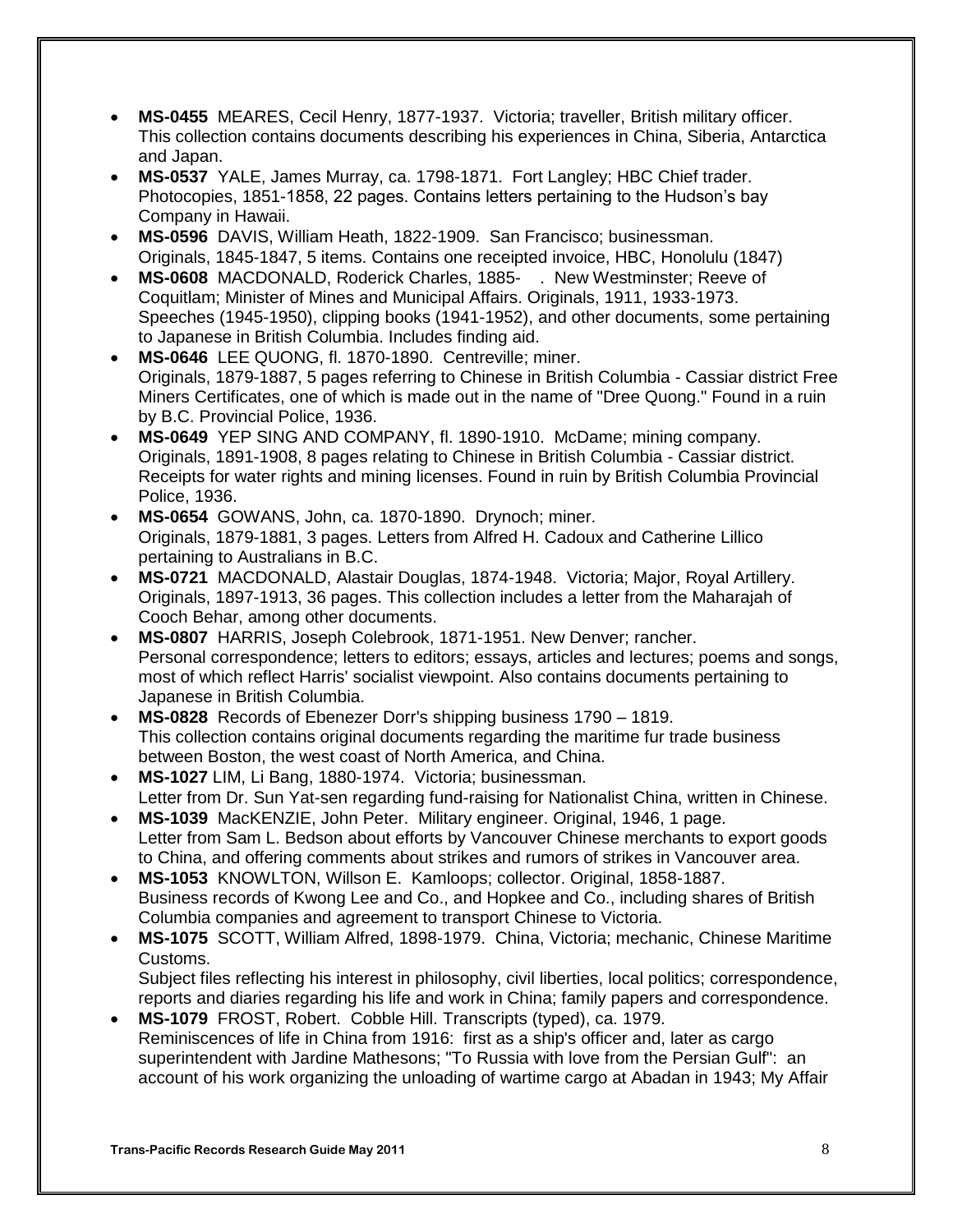with Kuan Yin: the memoirs of Robert Frost (Victoria, British Columbia, Morriss Printing Company, 1983).

- **MS-1201** KWONG LEE and Co. Originals, 1885 (25 pages). Contains statement of accounts in the matter of Kwong Lee and Company; receipts.
- **MS-1249** Malcolm McLeod (1821-1899) barrister and writer. Numerous documents including many pertaining to Ranald Macdonald, the first English teacher in Japan, 1848-1849, correspondence with Macdonald, reminiscences and Japanese glossaries by Macdonald, and manuscripts by McLeod entitled "Japan, story of adventure of Ranald Macdonald".
- **MS-1304** HARRISON, Eli, 1852-1930. Victoria; judge. Original, 1886, 1 page Letter from Caspar Phair, Sheriff of Lillooet, to Mr. Justice Harrison regarding the sitting of County Court and the gold discoveries made by Chinese miners at Cayoosh Creek.
- **MS-1641** MacMILLAN BLOEDEL LIMITED. ALBERNI PACIFIC DIVISION. Schedule showing wages paid to apprentices, equipment operators, laborers, tradesmen, etc. at the Alberni operations of Macmillan Bloedel and its predecessors, 1930-1979. Includes wage scale surveys and nominal lists of Chinese, East Indians and Japanese employed at Great Central Sawmill, 1934-1941.
- **MS-2056** BISSETT, James, ca. 1831-1900. Honolulu, Victoria, Montreal; HBC Chief Trader, Chief Factor officer.

Diaries (1854-1883), covering travels from Lachine to Honolulu (1859), the voyage to Victoria (1860), journeys to Europe (1865 and 1880), travel from Montreal, where he was Chief Factor (1872, 1875, 1877, 1879), and a journey to Japan and China (1882-1883), among others.

- **MS-2107** LEE, Jack H. Victoria. Originals, 1957, 15 items. This collection includes draft transfers, bank money orders, receipts re payments of money sent to his family in China in 1957.
- **MS-2119** AWMACK, Winifred J. Victoria; teacher. This collection has papers relating to the Japanese relocation centre at Tashme during WWII, letters from students taught at Tashme camp sent both from in Canada and Japan, as well as government documents regarding Japanese Canadian deportation.
- **MS-2429** CORNISH, Clive Grierson, 1908- . Vancouver. Typescript, ca. 1946 (2 volumes). CONDITION YELLOW (an unpublished novel concerning the internment of Japanese Canadians during World War II).
- **MS-2439** ORIENTAL HOME AND SCHOOL (VICTORIA, B.C.) ADVISORY COMMITTEE. Microfilm (neg.).

This collection includes the minute book of the Advisory committee of the Chinese Rescue Home, 1896-1915 (the name of the home was changed to the oriental Home and School on Aug. 24, 1909).

- **MS-2537** YEE LUN ARK KEE, Ltd. Victoria; merchant. Originals, 1924-1969. This collection contains a description filed within the documents, which include correspondence and notes on a variety of subjects: bank draft to Chian Kai, 1942; notes in Chinese; letters in English from lawyers re business dealing; list of dental expenses; Victoria road and poll tax receipt for inhabitants of 534 Fisgard. Permits to import fireworks and licenses for magazines. Brokerage firm records re items, mainly food, imported by Yee Lun Ark Kee.
- **MS-2562** TYE CHUNG LUNG and CO. (Originals, 1875, 2 cm) Chinese business in B.C. records (in Chinese).
- **MS-2794** SMITH, Marian Wesley, 1907-1961. U.S.A. and London, England; anthropologist. Microfilm copy of the Marian Wesley Smith Collection (originals at the Royal Anthropological Institute). Records are of her work on the Salish and Kwakiutl Indians and in the Punjab and Bengal and on the Sikhs in Canada.

**Trans-Pacific Records Research Guide May 2011** 9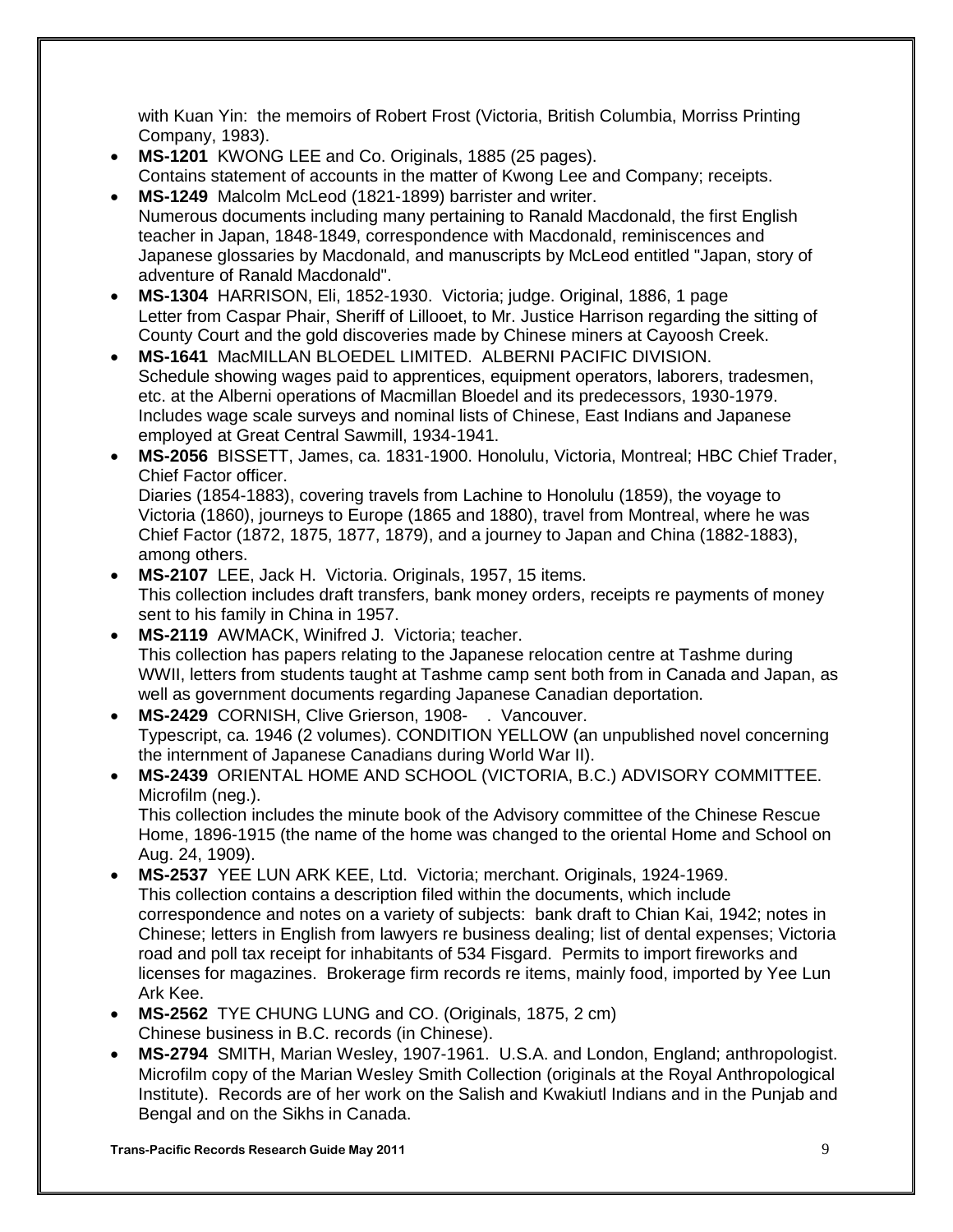## **OTHER MEDIA: MAPS, PHOTOGRAPHS AND OTHER IMAGES, SOUND RECORDINGS, MOVING IMAGES**

A general description of and access tools for these resources can be found in the *Research Orientation Guide.* 

## **Photographs, Paintings and Prints**

Look for photographs in the Photo Reference Room collection organized by place name and in the portrait files, organized by surname. Search online by keyword for photographs, paintings, drawings and prints. Try variant names and spellings, truncation and wild cards (e.g. chin?)

The following images are samples that may be of particular interest:

- **A-025458** "Photographer Noah Shakespeare," Maynard Studio, c. 1862. Shakespeare was a photographer, politician and leader of the anti-Chinese movement in Victoria.
- **F-05161** "Victoria, Portrait of a Chinese Woman," Maynard Studio, c.187?
- **B-08405** "Japanese Fishing Crew Rescued in the China Sea by the Barque, 'Tiger', these men are believed to be the first Japanese in Victoria," Maynard Studio, 1883
- **A-02461** "Noah Shakespeare," Gibson, c. 1890
- **C-07944** "Musical Group in Chinese Church, Victoria," c. 1892
- **C-07934** "First Chinese Auxiliary, Victoria, BC," c. 1900
- **A-03129** "Luncheon Party Given by Mr. George Philips, for Officers of the Japanese Navy, At the Naval Store Officer's House, Esquimalt Naval Yard," 1909
- **I-81729** "Noah Shakespeare," c. 1910
- **B-02586** "A.E. Fowler," nd. [This is possibly the same A.E. Fowler who was the secretary of the Seattle Branch of the Japanese-Korean Exclusion League, and who spoke at a mass meeting at Vancouver City Hall on September 7, 1907 that lead to rioting targeted at Asians living in the city.]
- **C-07985** "The Reverend C.Y. Chow, Metropolitian Church, Victoria", nd. [Rev. Yee Jing Chow (b. 1899) was a Chinese Christian Missionary who immigrated to British Columbia in 1912. See also oral history interviews with C.Y. Chow, T3715:0001.]
- **F-07382** "Reverend C.Y. Chow," c. 1913
- **E-05065** "Richmond, BC, Cannery, 'Just a Whiff of Opium,'" F. Dundas Todd, 1913
- **E-05027** "BC Canneries, Hindu Unloading Salmon, Richmond," F. Dundas Todd, 1913
- **E-05041** "Richmond Canneries, Japanese Women with babies on their backs, filling cans" Todd F. Dundas, 1913
- **E-05069** "Richmond, BC Canneries, Japanese Quarters," F. Dundas Todd, 1913
- **E-05076** "Richmond, BC Canneries, two little Japanese Girls Play on the Wharf,"F. Dundas Todd, 1913
- **A-01615** "The HMS Rainbow and the SS Komagata Maru in Vancouver Harbour" 1914
- **D-05577** "Sikh delegation returning to the SS Komagata Maru," 1914
- **D-06736** "Sightseers at the SS Komagata Maru in Vancouver Harbour, 1914
- **D-07570** "HMCS Rainbow and the SS Komagata Maru Leaving Vancouver Harbour," 1914
- **D-09117** "The SS Komagata Maru in Vancouver Harbour," 1914
- **D-09120** "East Indians Aboard the SS Komagata Maru, Vancouver," 1914
- **A-02478** "The Honourable H.H. Stevens," M.P., nd
- **F-06583** "Sikhs photographed on steps of Victoria Temple before boarding the 'Empress of Australia' to return to India to fight for Independence," 1924
- **I-68722** "The Sikh Temple, Victoria," Howard J. Chapman, 1924

**Trans-Pacific Records Research Guide May 2011** 10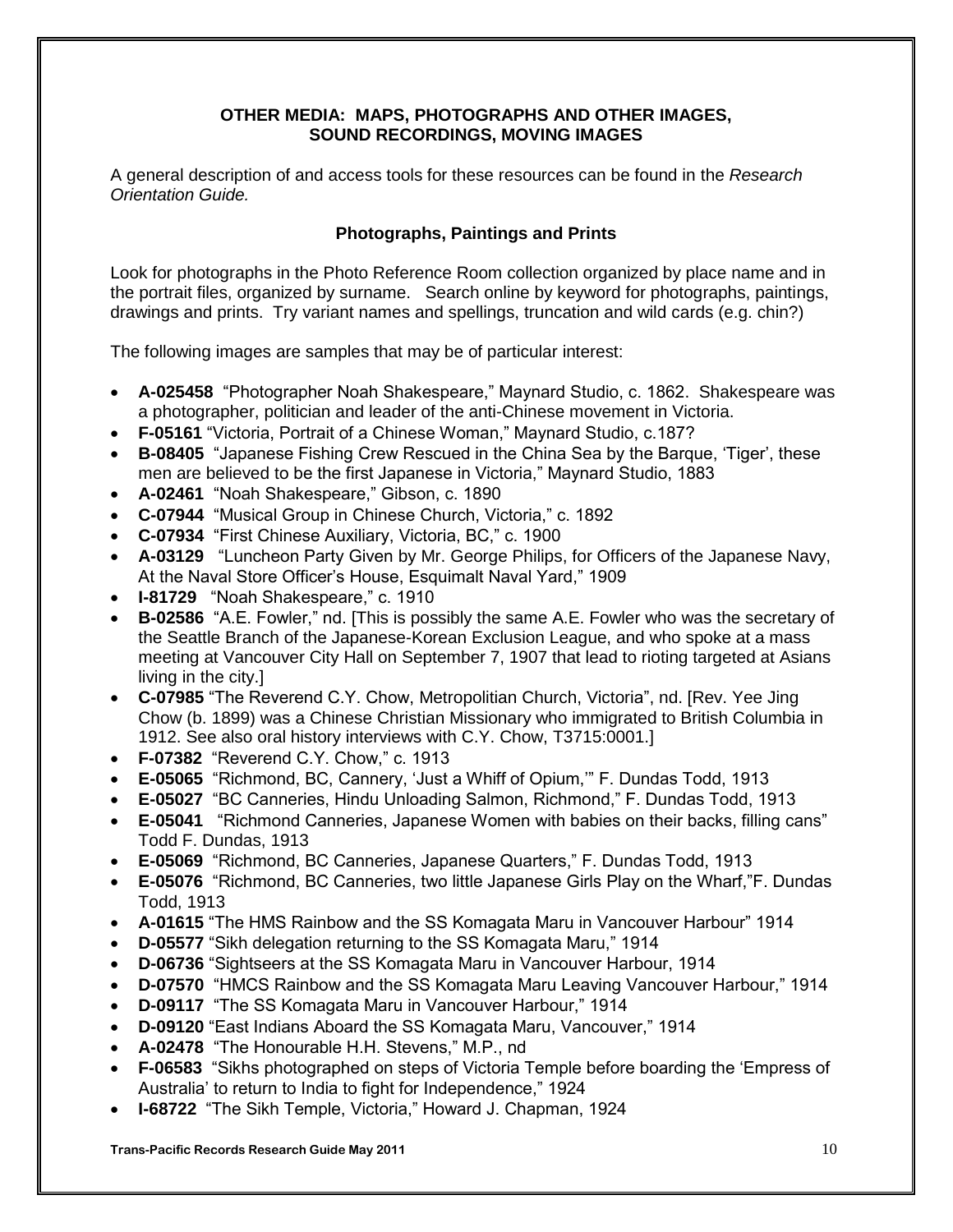- **B-07117** "Miss Ruth Akagawa, Port Essington Nurse," c. 193?
- **F-07385** "Reverend and Mrs. C.Y. Chow, at the Cranbrook Methodist Mission, c. 1930)
- **I-68717** "Sikh Parachute Jump, Lansdown Road, Ishar Singh, Victoria," J. Howard A. Chapman, 1930
- **B-01010** "Group in Front of Victoria Chinese United Church on the Occasion of its 50th Anniversary," nd. 1935
- **A-02916, A-02917** "Hindu Cremation, Victoria" two images, 1936
- **A-05762** "Chinese Women's Committee Tag Day for War Victims in China, Victoria," C.C. Pemberton, 1938
- **C-05267** "Seized Fishbosts of Japanese-Canadians Near Robson Island, New Westminister," 1942
- **E-09910** "Japanese Internment Camp, possibly Agassiz or Princeton," 1942
- **E-09913** "The Tashme Japanese Internment Camp," c. 1943
- **B-01080** "Kaslo United Church Japanese Sunday School Group," c. 1943
- **H-03213** "Japanese Internment Camp at Lemon Creek, Slocan," W.G. Funamoto Album, nd.
- **B-01082** "Japanese United Church Group, Lemon Creek," 1945
- **C-07907** "Girls of the Chinese United Church Canadian Girls in Training (C.G.I.T), Victoria," ca. 1946
- **B-01016** "Japanese and Chinese Church, New Westminster," nd.
- **PDP02161** "Cook Street, Chinese Farm"; farm between Cook and Moss Streets, 1895

## **Sound Recordings**

These include oral history as well as radio broadcasts. Collections likely to have relevance for trans-Pacific topics are described briefly below, but this is not an exhaustive compilation. Searching the online Sound Recordings Index using the collection's title will allow you to browse all of the items in that collection, or you can search for the names of people, places, or subjects to locate items directly.

## **Oral Histories**

 $\overline{a}$ 

An entry point into the BC Archives holdings of oral history materials can be made through the *Sound Heritage* series, published by the BC Archives between 1973 and 1983 and available in the Archives library (**NW 902 S725**) as well as several Canadian libraries. Selections from the journal have been collected in Saeko Usukawa, ed. *Sound Heritage: Voices from British Columbia* (**NW 902 S726**).

The BC Archives holds over two hundred oral histories collected in British Columbia by the Reynoldston Research and Studies programme in the early 1970s. Many of these oral histories are interviews with immigrants from Asia and Canadians of Asian descent. More information about this oral history collection is available in the *Reynoldston Research and Studies Publication*, available in the Archives library (**NW 902 R466p**) as well as in other research libraries and online. $2$ 

In 1978 the Coal Tyee Society produced an oral history of the coal mining industry on Vancouver Island consisting of 140 tapes of interviews, with transcripts. Some of the interviews deal with the Japanese and Chinese workers who participated in the Vancouver Island Mining Industry. See in particular the interview with Dick Mah, (**T4051:0080**). In 1979 the Downtown

<sup>&</sup>lt;sup>2</sup> [www.reynoldstonnewyork.org/category/oral-history-research/reynoldston-research-and-studies](http://www.reynoldstonnewyork.org/category/oral-history-research/reynoldston-research-and-studies-publications-bc/)[publications-bc/.](http://www.reynoldstonnewyork.org/category/oral-history-research/reynoldston-research-and-studies-publications-bc/)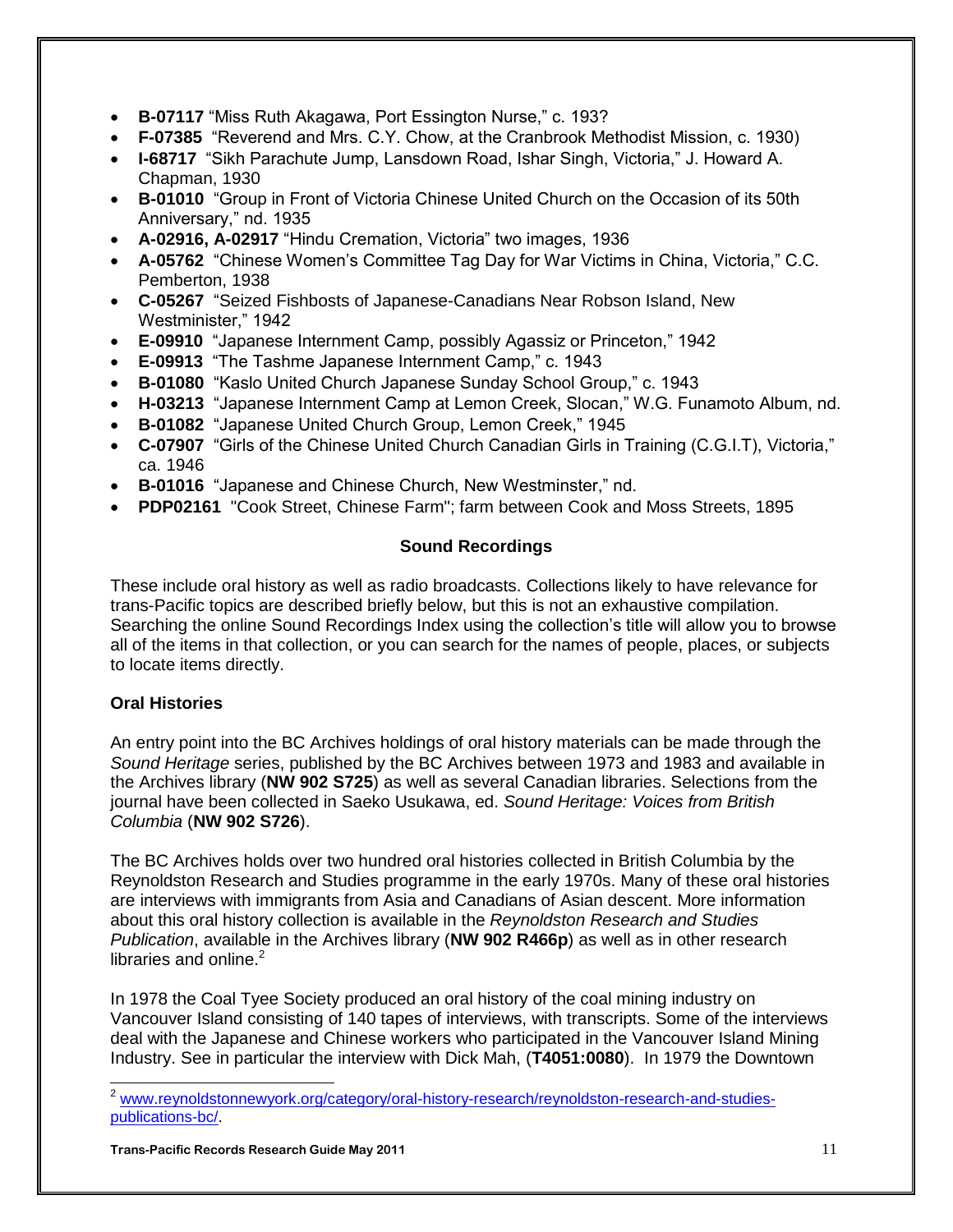Eastside Women's Centre collected a number of oral histories, of women living in the Downtown East Side, including those of a number of Chinese-Canadian women (**T3689-T3694; T3706- T3709**). Also of interest are the interviews by Daphne Marlatt and Carole Itter with residents of Vancouver's Strathcona neighbourhood, recorded as research for the book "Opening Doors: Vancouver's East End" (*Sound Heritage*, vol. 8, no. 1 and 2, 1979). 3

Selected oral history interviews:

- **T0068: 0001-0004** Kiyo Goto Interview, Reynoldston, 1972 Kiyo Goto was a Japanese picture bride who came to Canada in 1915. She talks about her experience working as a housekeeper, then running a restaurant and brothel in Vancouver, and opening a gambling house while interned at Greenwood camp during the Second World War. Interview is conducted in Japanese.
- **T0103:0001-0006, T3944:0046** Tatsuro 'Buck' Suzuki interviews (Reynoldston, CBC, Richmond Arts Centre, Howie Smith), ca. 1972 – 1977 Tatsuro Suzuki (b. 1916) was a second generation Japanese-Canadian, who was prominent in the Japanese Fisherman's Union and the Japanese-Canadian Citizen's Association. He discusses the Japanese community in the twentieth century, including the fishing industry, Japanese rituals and festivals, race relations, the internment of Japanese Canadians, and the struggle for the enfranchisement of Japanese Canadians.
- **T2402:0001-0002** Edward Banno Interview, Provincial Archives of BC, ca. 1976 Edward Banno was a member of a delegation of Japanese-Canadians who traveled to Ottawa in 1936 to plead for the right to vote.
- **T2740:0001-0004** Yun Ho Chang interview, Strathcona project collection, 1977. Strathcona neighbourhood : the Chinese community, ca. 1920s-1930s.
- T3131:0001-0003 Gordon (Won) Cumyow interview, Strathcona project collection, 1977. Grandfather ran supply store for gold rush miners in Fort Douglas; later moved to New Westminster; father was first Chinese born in Canada (possibly); also was first Chinese court interpreter; spoke Chinook as well.
- **T3715:0001** Rev. Yee Jing Chow interviews, Provincial Archives of BC, 1980 Rev. Yee Jing Chow (b. 1899) was a Chinese Christian Missionary who immigrated to British Columbia in 1912. He discusses Chinese – white relations, the Chinese communities in Nelson, Vancouver and Victoria, and the Oriental Girl's Mission in Victoria. The interview was conducted in Chinese.
- **T3712:0001** "Koo Shee Chan: Chinese Pioneer Woman," Provincial Archives of British Columbia Interview Collection, 1980 Koo Shee Chan immigrated to Canada in 1911 as a 'picture bride.' She talks about her experiences raising a family in Victoria, including Chinese Christian Church, indentured waitresses in restaurants in Chinatown, and the Oriental Girl's Mission. The interview was conducted in Chinese.

## **Radio Broadcasts**

The BC Archives holds many sound recordings from private radio stations as well as the CBC. The material is organized into collections based on provenance.

A number of CBC radio producers have also donated material, which may contain material related to the trans-Pacific. In particular see the Jurgen Hesse Fonds (**T4230**), which includes 242 sound tape reels created between 1964 and 1984 and including interviews, speeches, and

 $\overline{\phantom{a}}$ <sup>3</sup> Recently reissued as *Opening Doors in Vancouver's East End: Strathcona*, Harbour, 2011.

**Trans-Pacific Records Research Guide May 2011** 12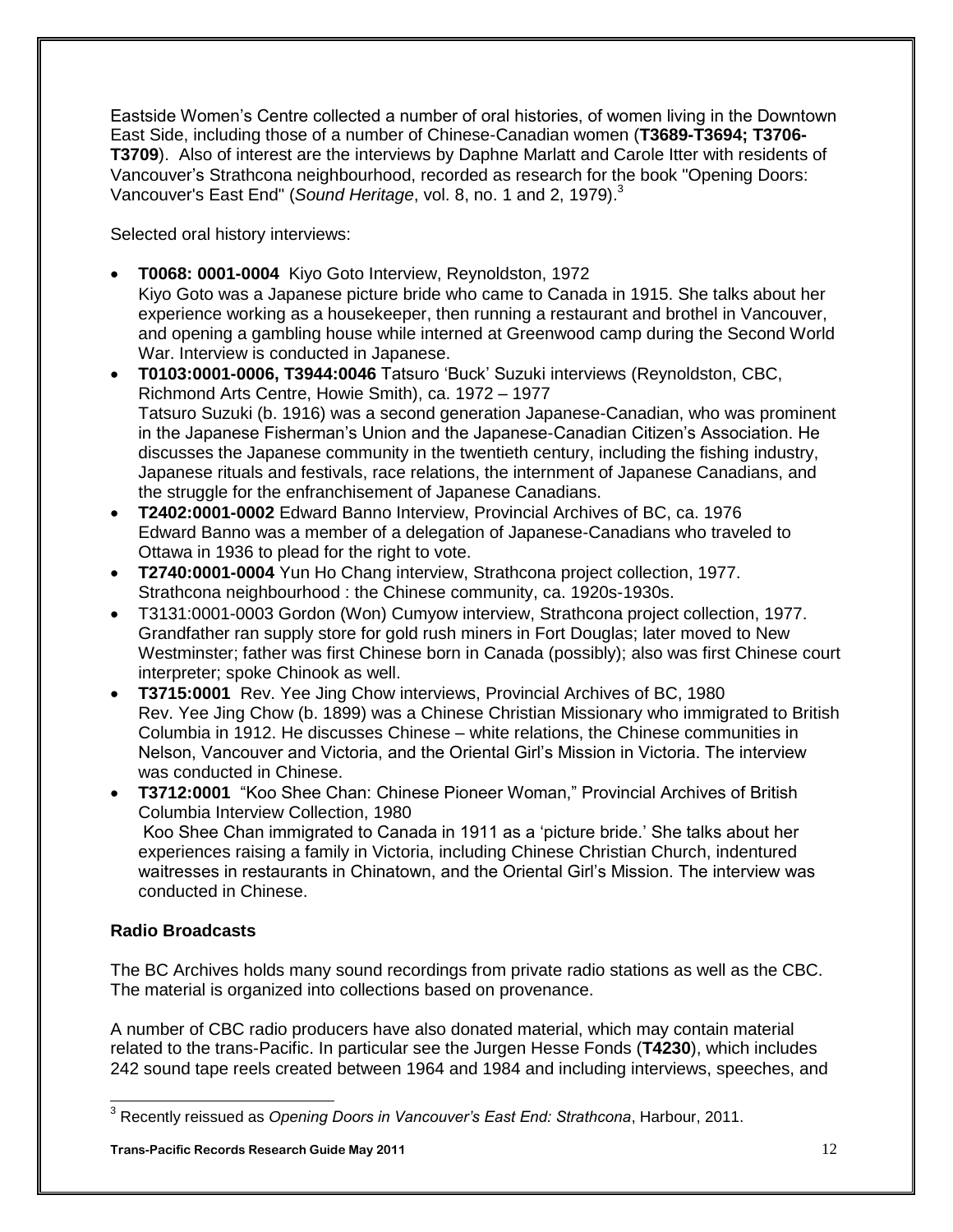other radio programs. Also see the Imbert Orchard Fonds (**T4222; T4103; T4255; F1985:13**), which dates from 1961 to 1972 and includes over 900 sound recordings, as well as textual documents and photographs (**MS-0364; 97811-2; 98602-18; 98107-80)**. There is also material from the CBC donated by Robert Chesterman and Don Mowatt.

Selected items of interest:

- **SD0177:0563** "Hon. Lee Chow," CKWX records, 1945 Lee Chow was the Chinese Consul General in Vancouver. This a recording of his speech about the end of the Pacific War in 1945.
- **SD0177:0451 – 0457** "Prime Minister Nehru in Vancouver," CKWX records, 1949 News coverage of the visit of Indian Prime Minister Jawharlal Nehru to Vancouver in 1949. Includes Hindustani language material.
- **T0327:0001 – 0003** Three CBC interviews with H.H. Stevens, M.P., c. 1966 1967 H.H. Stevens (1878 – 1973) was a British Columbia Member of Parliament and cabinet minister between 1911 and 1940. He was a vocal opponent of Asian immigration. In the interviews he discusses his political career as well as Hindus and Japanese in British Columbia.
- **T1343:0001** Interview with Roy Mah, CBC, c. 1970 Roy Mah was director of the Vancouver Chinese Publicity Bureau, and editor of the "Chinaman News." He talks about Chinese-White relations, the Chinese education in Vancouver and the race riots of 1907.
- **T1959:0001** "The Komagata Maru Affair," Imbert Orchard Records, 1970 CBC Documentary about the Komagata Maru incident in Vancouver Harbour, 1914.

## **Moving Images**

Search the online database by keyword or subject. If a specific term does not yield anything, or anything relevant, try broadening your search and checking the description and subject headings of likely citations for more useful search terms. Two useful guides to films produced in British Columbia are *Motion Picture Production in British Columbia, 1898-1940* (NW 791.43 B882) and *Camera West: British Columbia on Film, 1941-1965* (NW 791.43 D858).

Selected items of interest:

- **V1997:01 REF** The Secrets of Chinatown, Feature Film, 1933 A murder mystery set in Victoria's Chinatown.
- **V1999:08/002** "Clough Family Films," ca. 1937-1944 Footage of Clough family activities in Slocan City and area, including footage of sports day at the Japanese internment camp at Bay Farm.
- **V1981:07** Tatsuro 'Buck' Suzuki Interview, Reynoldston Research and Studies, ca. 1972. Tatsuro Suzuki (b. 1916) was a second generation Japanese-Canadian, who was prominent in the Japanese Fisherman's Union and the Japanese-Canadian Citizen's Association. (See also audio interviews with Tatsuro Suzuki **T0193:0001 – 0006, T3944:0046**.)
- **V1989:05/002.02** Chinese theatre performance [Vancouver], 1944. Burritt collection.
- **V1991:01/001.02** Chinese funeral parade, Victoria, 1918. Alan D. Taylor collection.
- **V2005:02/010.02** "Heritage Buildings, Lai at Immigration Building," CHEK-TV, ca. 1977 Television stock footage, including tour of Immigration Building in Victoria by Dr. David Lai. He talks about Chinese immigration, the head tax, and transcribes Chinese writing on the walls of holding cells.